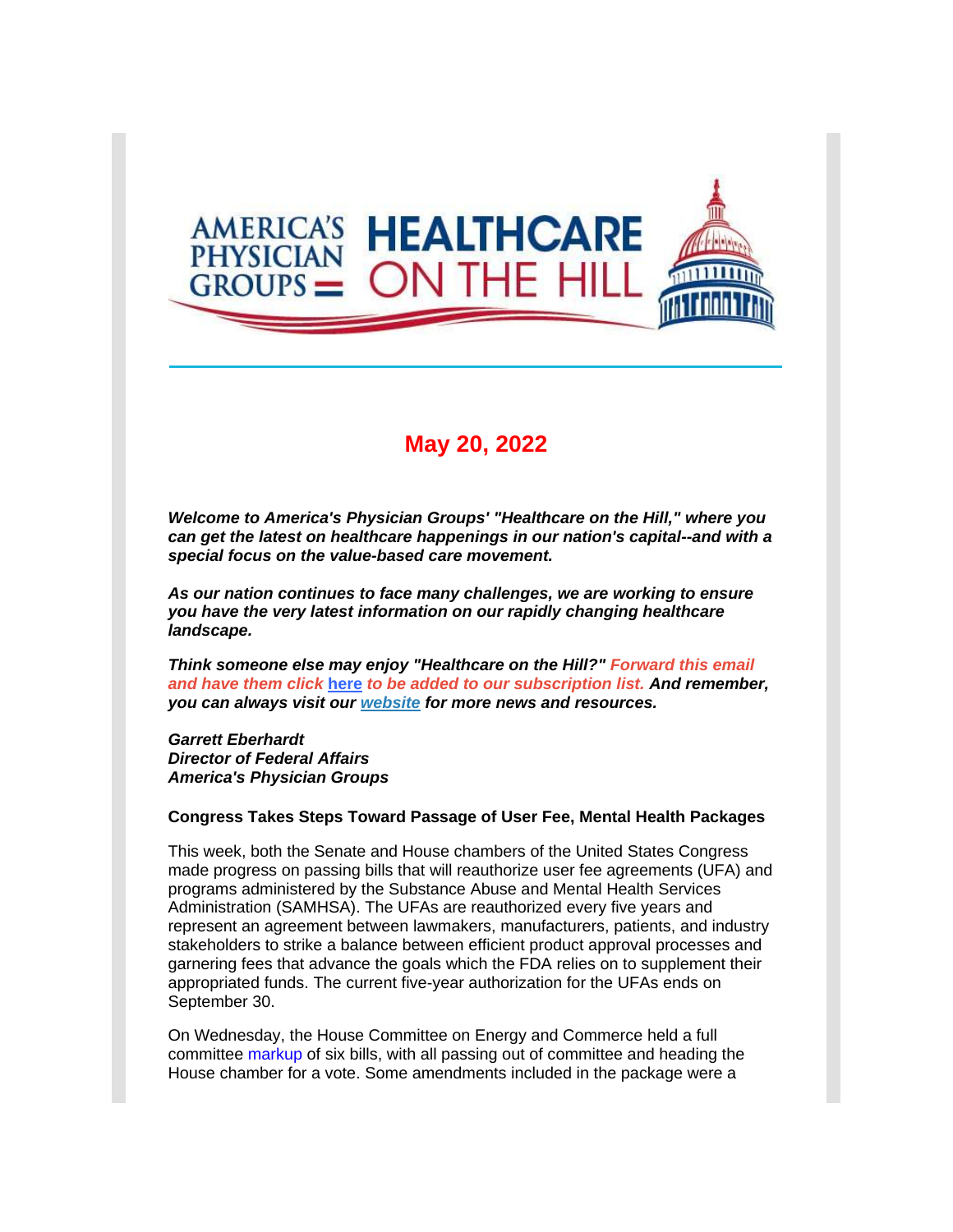remanufacturing guidance requirement from the Food and Drug Administration (FDA), oversight of medical device shortages, patient-focused drug development, and lifting the inmate limitation on benefits under the Medicaid program. Two of the bills passed renew several mental health programs and establish an agency geared toward accelerating biomedical innovations.

Senate Committee on Health, Education, Labor, and Pension's (HELP) Committee Chair Patty Murray (D-WA) and Ranking Member Richard Burr (R-NC) also introduced a discussion draft this week that would reauthorize several UFAs, including the Prescription Drug User Fee Act, Generic Drug User Fee Amendments, Biosimilar User Fee Act, and the Medical Device User Fee Amendments. The bill outlines a sizable increase in estimated fees for fiscal year 2023 compared to the first year of the last UFA reauthorization in 2018. The Senate HELP Committee is soliciting feedback on their discussion draft from stakeholders, due by May 22, 2022.

#### **HHS Urges States to Prepare for Eventual End of PHE, Start of Medicaid/CHIP Redetermination Process**

Last week, the Department of Health and Human Services (HHS) sent a [letter](http://link.apg.org/c/7/eyJhaSI6Njk4MDUxNDQsImUiOiJncGhpbGxpcHNAYXBnLm9yZyIsInJpIjoiY29udGFjdC03YWMxOTAzZjFkYzVlYTExYTgxMjAwMGQzYTVhMTdlMy1kMDI1ZmZiZDUxOWY0NDI3Yjg1YWNjZTllYWEzMDIwZSIsInJxIjoiMDItYjIyMTQwLTg3NDAwMjg1ZmJkNDRlZWNhYmZhNDIyYmYzMjI3YzQzIiwicGgiOm51bGwsIm0iOmZhbHNlLCJ1aSI6IjMiLCJ1biI6IiIsInUiOiJodHRwczovL3d3dy5tZWRpY2FpZC5nb3YvcmVzb3VyY2VzLWZvci1zdGF0ZXMvZG93bmxvYWRzL3Vud2luZGluZy1nb3YtbHRyLTA1MTAyMDIyLnBkZj9fY2xkZWU9UHRZckZuYkh6OXVsZV9TejdrVGtaMWNuMHdqbjJnS24ycUJqLU9aWHJDb3dMQUo5Q3YyeW84NUtsUU5HNWNHZyZyZWNpcGllbnRpZD1jb250YWN0LTdhYzE5MDNmMWRjNWVhMTFhODEyMDAwZDNhNWExN2UzLWQwMjVmZmJkNTE5ZjQ0MjdiODVhY2NlOWVhYTMwMjBlJmVzaWQ9N2M3ZTYxMTAtNGRkOC1lYzExLWE3YjUtMDAyMjQ4MDRkN2Q2In0/LnBLjG6qPtygqa5hOwAjiw) to state governors advising them to prepare their states for the end of the COVID-19 public health emergency (PHE), which is currently slated to last through July 15. The PHE is expected to be extended through October since federal health officials did not announce an expiration date on Monday within the 60-days' notice deadline the agency has committed to recognizing. An end to the PHE would require states to commence a Medicaid redetermination process. In 2020, Congress passed a maintenance-of-effort requirement to prevent beneficiaries from losing coverage during COVID-19. Despite this, some stakeholder groups are concerned that over 16 million Medicaid and CHIP beneficiaries could lose coverage once HHS terminates the PHE. State Medicaid agencies will have 14 months to complete the determination process, though HHS's letter notes that states can maintain certain PHE flexibilities to ease the potential coverage losses. Specifically, HHS outlined that suspending premiums, limiting cost-sharing, increasing provider payments, and altering provider enrollment requirements can mitigate the impact of redetermination on beneficiaries.

CMS will hold the first of a monthly series of webinars with stakeholders on May 25 to prepare for the restart of the Medicaid/CHIP redetermination process once the public health emergency (PHE) ends and states are no longer required to maintain continuous coverage. The [webinar](http://link.apg.org/c/7/eyJhaSI6Njk4MDUxNDQsImUiOiJncGhpbGxpcHNAYXBnLm9yZyIsInJpIjoiY29udGFjdC03YWMxOTAzZjFkYzVlYTExYTgxMjAwMGQzYTVhMTdlMy1kMDI1ZmZiZDUxOWY0NDI3Yjg1YWNjZTllYWEzMDIwZSIsInJxIjoiMDItYjIyMTQwLTg3NDAwMjg1ZmJkNDRlZWNhYmZhNDIyYmYzMjI3YzQzIiwicGgiOm51bGwsIm0iOmZhbHNlLCJ1aSI6IjQiLCJ1biI6IiIsInUiOiJodHRwczovL2Ntcy56b29tZ292LmNvbS93ZWJpbmFyL3JlZ2lzdGVyL1dOX3FtYTVBdnlCUVdDVEIwdmJORjNsVEE_X2NsZGVlPVB0WXJGbmJIejl1bGVfU3o3a1RrWjFjbjB3am4yZ0tuMnFCai1PWlhyQ293TEFKOUN2MnlvODVLbFFORzVjR2cmcmVjaXBpZW50aWQ9Y29udGFjdC03YWMxOTAzZjFkYzVlYTExYTgxMjAwMGQzYTVhMTdlMy1kMDI1ZmZiZDUxOWY0NDI3Yjg1YWNjZTllYWEzMDIwZSZlc2lkPTdjN2U2MTEwLTRkZDgtZWMxMS1hN2I1LTAwMjI0ODA0ZDdkNiJ9/vl2GnxYLr_X7XvYkEtzeJw) will provide background information on the Medicaid continuous enrollment requirements, efforts underway to connect people to coverage, discuss strategies to engage people with Medicaid & CHIP, and review resources currently available for partners to begin sharing information on preparing for the Medicaid and CHIP redetermination process.

#### **Medicare Makes Changes to Website to Improve Usability**

The Centers for Medicare & Medicaid Services (CMS) made updates to its Medicare.gov website on Wednesday to improve transparency for consumers. The site's new features include more detailed information on Medigap policies and plan costs and improved tools for comparing and selecting drug coverage. New messages on the homepage highlight the information most requested by Medicare beneficiaries, people nearing eligibility, or their family members. The agency has